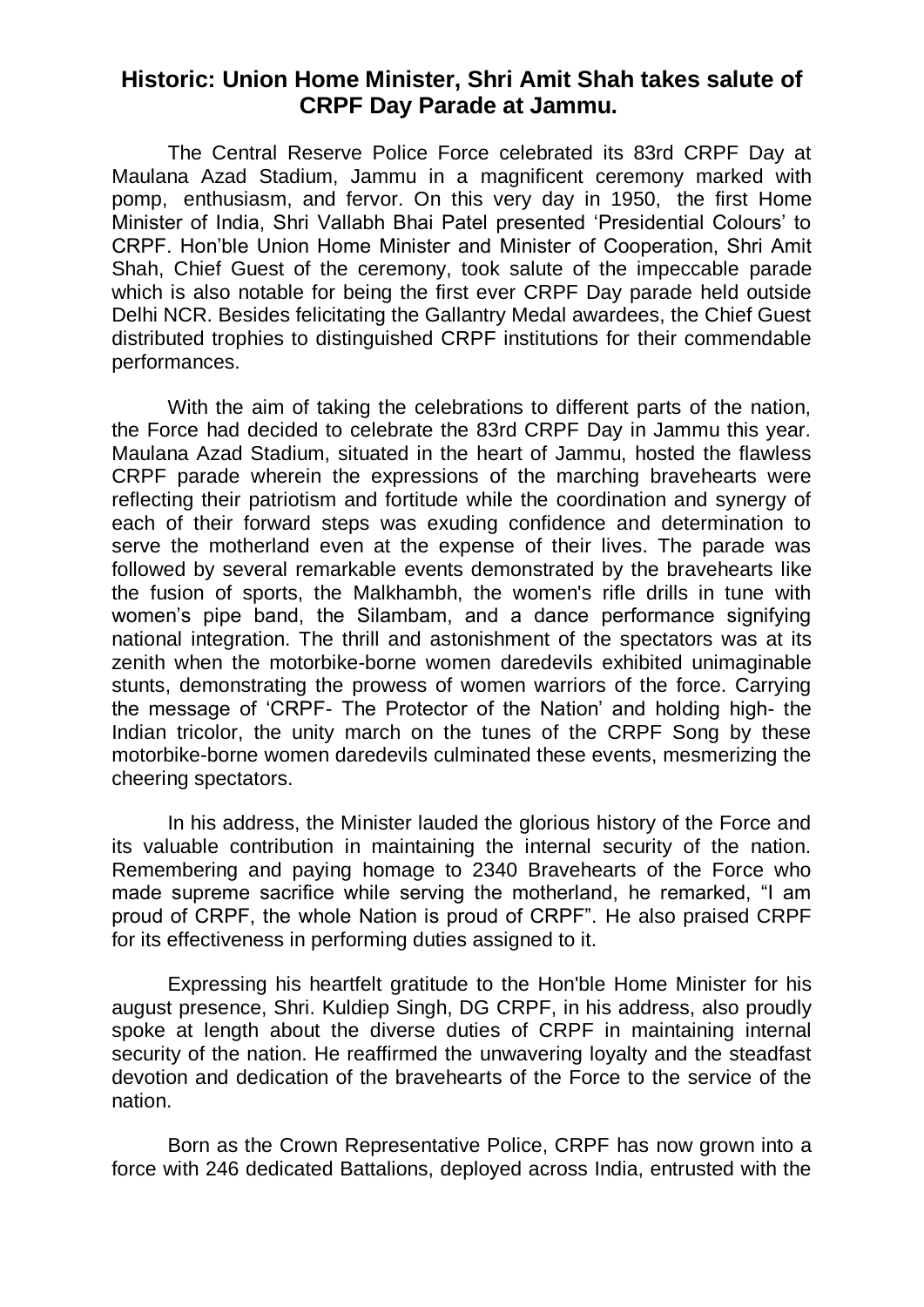diverse and indispensable roles, like Jungle Warfare, Anti-terrorism, Counter-Insurgency, Maintenance of Law and Order, VIP Security, ensuring fair and peaceful Elections, Disaster Management, Parliament Protection, UN Peace Missions etc. Having been adorned with 2309 Gallantry Medals, CRPF stands firmly committed to the service of the nation.

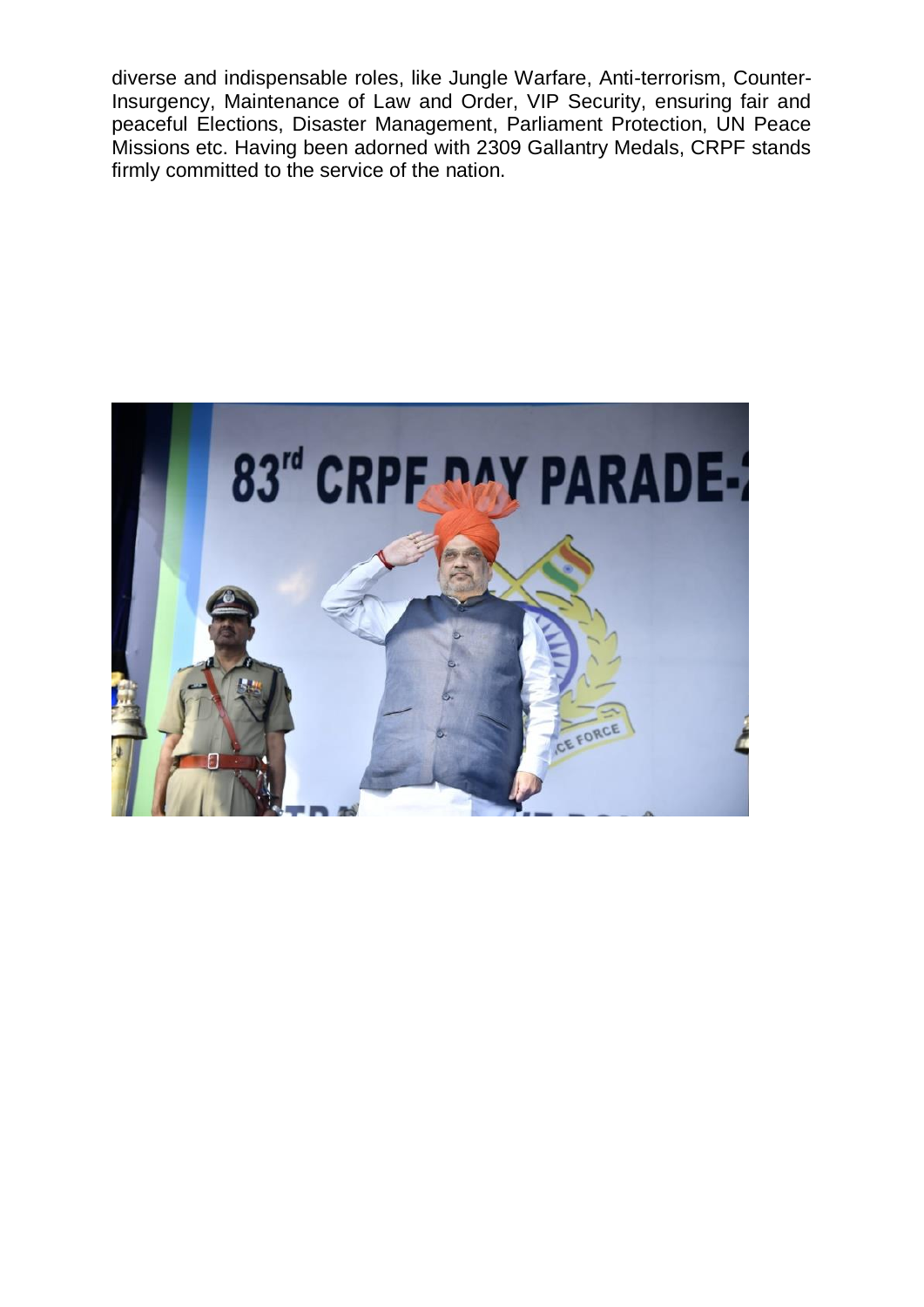